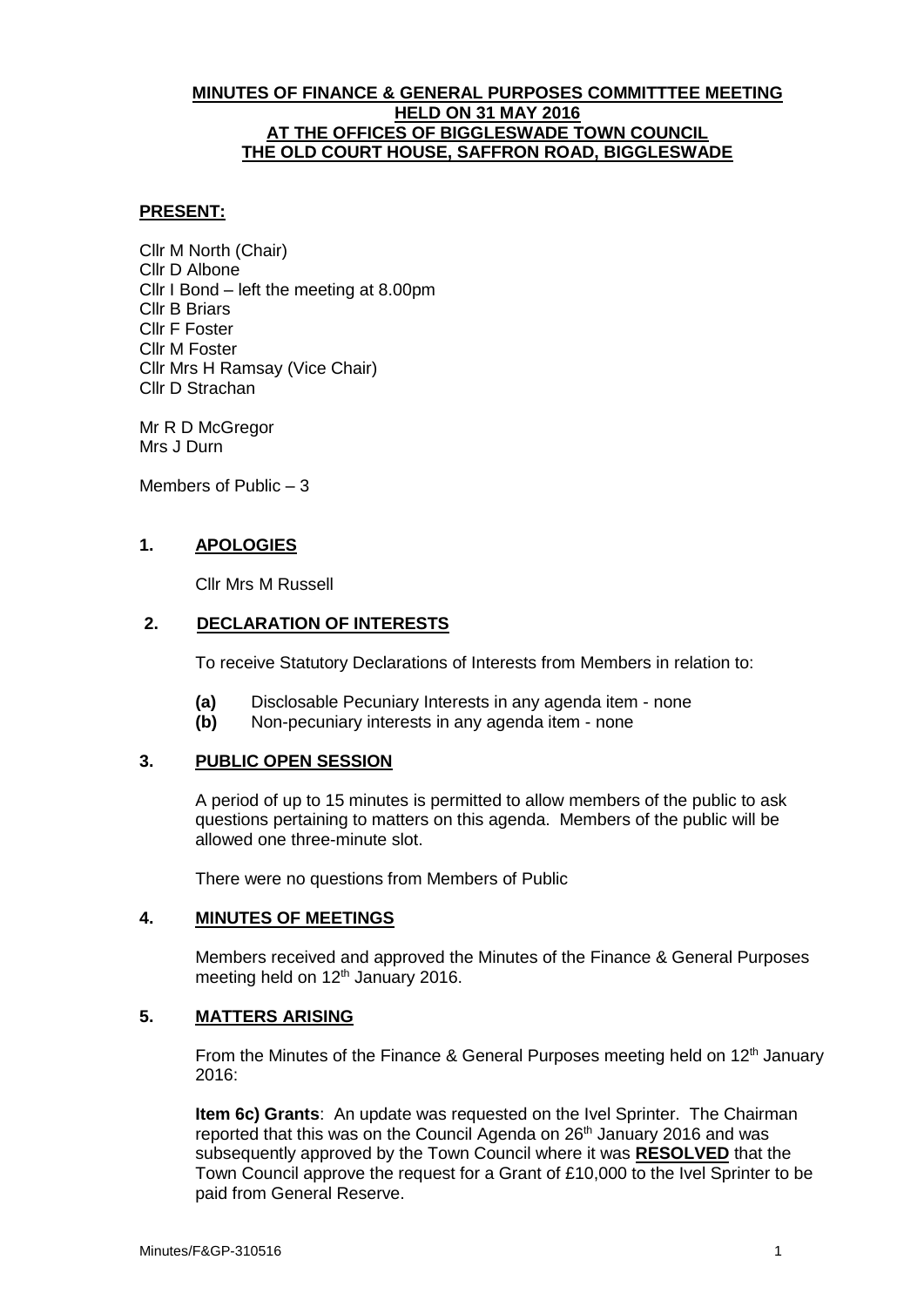# **6. ITEMS FOR CONSIDERATION**

## **a. Delegation Scheme**

Members were asked to consider a Delegation Scheme.

New copies of the Delegation Scheme were distributed which contained slight amendments (Marked on the copies in red) to the copies previously emailed.

Amendments as follows:

**Item 2. Town council**. Bullet point 8 to read "To form Sub-committees and Working Groups as required, and to give these Groups appropriate powers".

Bullet point 16: "To appoint Members or instruct Officers to attend Central Bedfordshire Council Development Control Meetings to make representation on behalf of the Council where necessary.

It was **RECOMMENDED** that an appropriate Working Group can be formed as a quick decision- making tool for urgent matters when required.

## **Item 3: Public Land and Open Spaces:**

First paragraph to read" The Committee has delegated authority to deal with matters listed below, only where sufficient budgetary provision exists or can be vired from within the approved budget of the Committee. The Committee may decide not to exercise its delegated power and may instead make recommendations to Council".

The Committee is required to submit to the Council a report of its proceedings since the previous meeting of the Council."

Discussion took place as to whether the Biggleswade War Memorial should remain under PLOS or be dealt with under the TCM. Although the Memorial is actually the property of CBC it is maintained by BTC. This is an example of some items that overlap Committees and can be under the remit of either.

It was proposed that this be discussed both at TCM and PLOS meetings and feedback from both of these Committees be presented at the next F&GP. It can then be reviewed further and taken to full Council.

### **Item 4. Town Centre Management**:

First paragraph to read "The Committee has delegated authority to deal with matters listed below, only where sufficient budgetary provision exists or can be vired from within the approved budget of the Committee. The Committee may decide not to exercise its delegated power and may instead make recommendations to Council.

The Committee is required to submit to the Council a report of its proceedings since the previous meeting of the Council."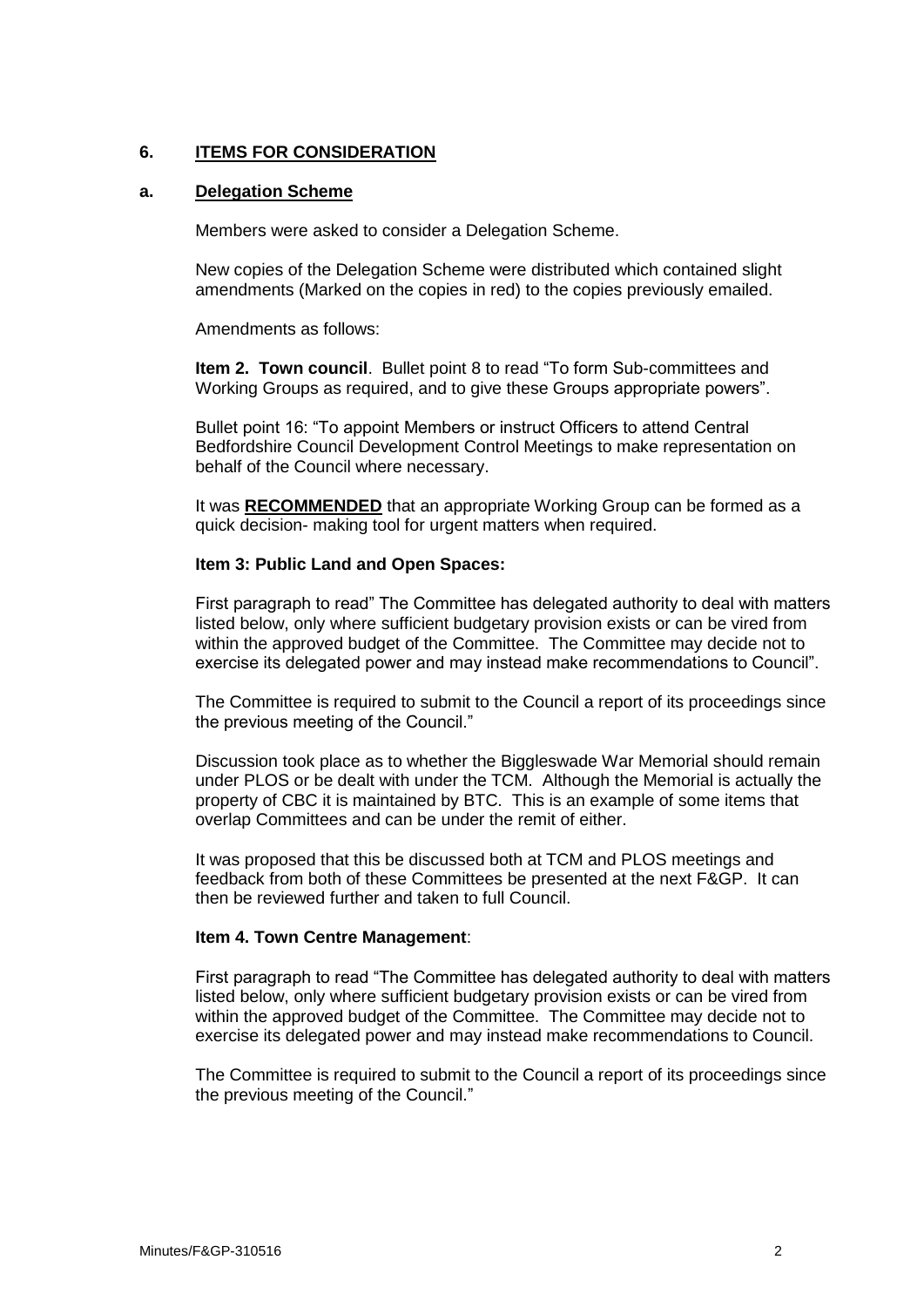# **Item 5. Finance and General Purposes**

First paragraph to read **"**The Finance Committee has delegated authority to deal with matters listed below, only where sufficient budgetary provision exists or can be vired from within the approved budget of the Committee. The Committee may decide not to exercise its delegated power and may instead make recommendations to Council.

The Committee is required to submit to the Council a report of its proceedings since the previous meeting.

### **Item 6: Personnel:**

First paragraph to read "The Committee has delegated authority to deal with matters listed below, only where sufficient budgetary provision exists or can be vired from within the approved budget of the Committee. The Committee may decide not to exercise its delegated power and may instead make recommendations to the Council.

## **Item 7: Appeals:**

First paragraph to read "The Committee has delegated authority to deal with matters listed below, only where sufficient budgetary provision exists or can be vired from within the approved budget of the Committee. The Committee may decide not to exercise its delegated power and may instead make recommendations to Council.

The Committee is required to submit to the Council a report of its proceedings since the previous meeting

# **Item 8. Responsibilities delegated to Town Council Officers.**

Financial Matters the Town Clerk is authorized as follows:

### **Item 1: To incur expenditure up to a maximum of £3,000 on any item.**

It was **RECOMMENDED** that the Town Clerk is authorized to spend up to a maximum of £3000 on any item.

### **Item 2: Budgetary Control and Authority to Spend. 4.4 Financial Regulation.**

It was **RECOMMENDED** that the Town Clerk, in consultation with the Mayor/Chair of Finance may incur expenditure on behalf of the Council, which is necessary to carry out any repair, replacement or other work, which is of such extreme urgency that it must be done at once, whether or not there is any budgetary provision for the expenditure. The Clerk/Mayor shall report the action to the next meeting of the Council or as soon as practicable thereafter.

### **Other Items**:

It was noted that 106 monies are clearly identified with CBC. If 106 monies fall within the remit, then Committees should be able to draw down on them.

Members did not agree with the suggested proposals of a "Cabinet", "Strategy Working Group", or "Leader of Council" as they felt that these roles would conflict with the role of both the Mayor and Deputy Mayor.

It was **RECOMMENDED** that the Delegation Scheme is presented to each Committee before a final version is presented to the Town Council for adoption.